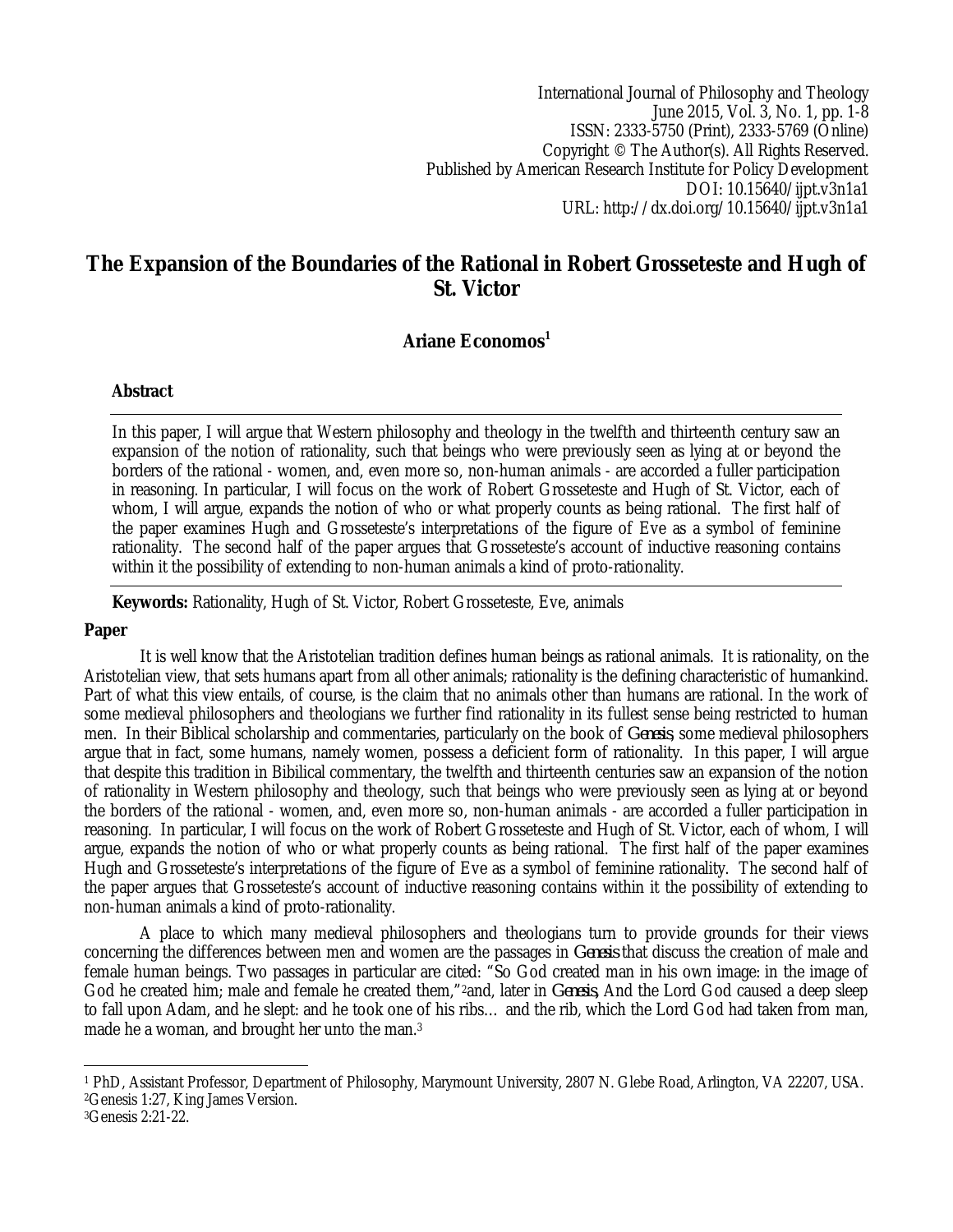It is the second passage in particular that seems to some to provide grounds for holding women to be ontologically unequal to men, that is, the very existence of the first woman is secondary to, and dependent upon, the prior creation of the man; Eve is created from Adam's rib. Based on this passage, Isidore of Seville argues, for example, that because the woman is made from man's side, she is made in the image of man, and not, like the man, in the image of God.

Gratian arguessimilarly, and Thomas Aquinas claims that woman is made from man in order to signify that "man is the head of the woman," he is "her beginning and end" and "her principle."<sup>4</sup> Robert Grosseteste, in his *On the Six Days of Creation*, sees the two aforementioned passages in *Genesis* as posing something of puzzle. How can it be the case that God, on the sixth day of creation, "created man in his image… male and female he created them," while only later, according to the *Genesis* narrative, God created the woman out of the man? Grosseteste, following Augustine, argues that both the man and the woman were made on the sixth day of creation, but, he adds, it was only "in their causes and potentialities… such as to be [later] formed at the right time, like a seed or a root."<sup>5</sup> He explains: In one way, then, the woman and the man were created on the sixth day, i.e. either *both of them* according to their perfect form, or *both of them* in their causes and potentialities only… On the sixth day, then, as we touched on above, the man and woman were made only in their causes. Then when time was flowing, they were made formally and perfectly according to the visible form of their bodies.<sup>6</sup> Remarkably, Grosseteste appears to come to this conclusion, at least in part, because he sees this interpretation as necessary if one is to maintain the ontological equality of the creation and development of the man and woman. He argues that there are two possible ways of interpreting the passage stating that male and female were created on the sixth day: either one can read this as saying that they were both created "according to their perfect form," or one can read this as saying that they were both made "in their causes and potentialities only," the latter interpretation being the one which he himself accepts, as already seen. Note that Grosseteste does not suggest a line of interpretation where, say, the man is made in perfect form on the sixth day, and the woman is only made according to causes and potentialities, later to be made in perfect from out of the man. Grosseteste makes it very clear that the creation and development of *both* sexes, in his view, must have occurred in the same manner: "But the woman was perfected as time went on, according to this manner of expounding… Therefore, Adam, too, was not made perfect on the sixth day according to the visible form of his body."7We see, then, that Grosseteste bases his interpretation of the*Genesis* passage on the simultaneity of the creation of man and woman.

Interpretative difficulties also arose with reference to the other passage referring to the creation of the sexes, "So God created man in his own image: in the image of God he created him; male and female he created them." Here the question was whether or not this passage implies that both sexes are "made in the image of God." Augustine, in his *On the Literal Interpretation of Genesis*, sets out some of the issues at stake. Augustine struggles to reconcile the fact that, "In the original creation of man, inasmuch as woman was a human being, she certainly had a mind, and a rational mind, and therefore she also was made to the image of God," with St. Paul's claim that only the male is "the image and glory of God."8Augustine provides a gloss of what he takes to be Paul's view: There is of course the subtle theory that the mind of man, being a form of rational life and precisely the part in which he is made to the image of God, is partly occupied with the contemplation of eternal truth and partly with the administration of temporal things, and thus it is made, in a sense, masculine and feminine.<sup>9</sup> For Augustine, the human mind is the part of the human being which is made in the image of God, and according to this "subtle theory," the human mind may be divided into two parts: a "masculine" part which is "occupied with the contemplation of eternal truth," and a "feminine" part which is occupied with "the administration of temporal things." Augustine then notes that, were this "subtle theory" to be true, only humans "occupied with the contemplation of unchanging truth" could truly be said to be made in the image of God.

 $\overline{\phantom{a}}$ 

<sup>4</sup> See Angela Lucas, Women in the Middle Ages (New York: St. Martin's Press, 1983), p. 5-7 for references to Isidore and Gratian, and Thomas Aquinas, Summa Theologica, trans. Fathers of the English Dominican Province (Allen, TX: Christian Classics, 1981), Ia, q. 92, art. 2 and q. 93, art. 4 ad 1.

<sup>5</sup>Robert Grosseteste, On the Six Days of Creation, trans. C.F.J. Martin (Oxford: Oxford University Press, 1996), Part 10, Chap. V, sec. 4.

<sup>6</sup> Ibid. Italics mine.

<sup>7</sup> Ibid, Part 10, Chap. VI, sec. 1-2.

<sup>8</sup>Augustine, On the Literal Meaning of Genesis, trans. John Hammond Taylor, S.J. (New York & Ramsey, NJ: Newman Press, 1982), Bk. III, Chap. 22.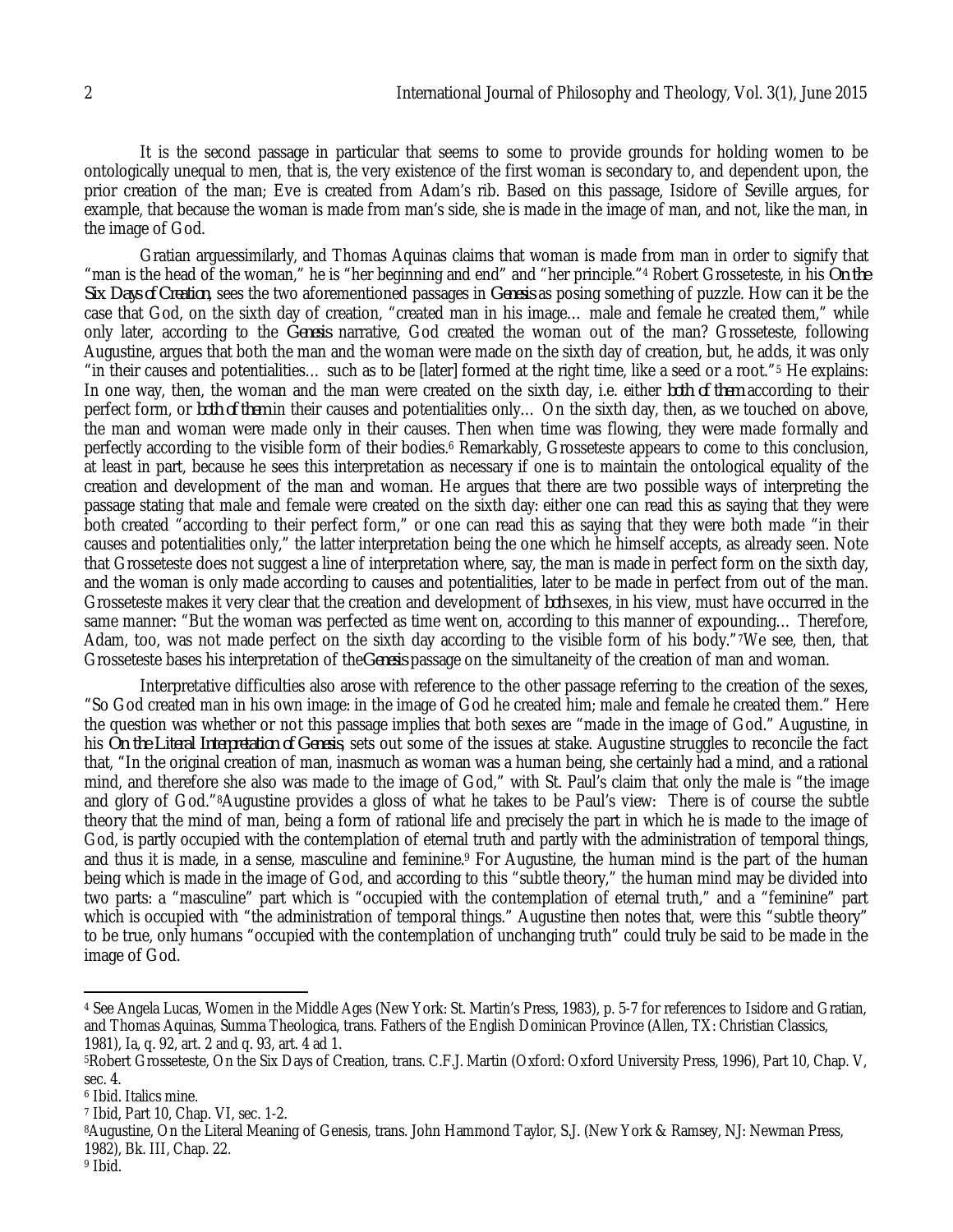#### Ariane Economos 3

This, he claims, is perhaps Paul's intended meaning when he says that only man is truly made in the image of God: "But it is not in this double function that the image of God is found, but rather in that part which is devoted to the contemplation of immutable truth."10Thus, the reason why Paul claims that only man is in the image of God, Augustine concludes, is because it is only in the "masculine part" of the human mind, "that part which is devoted to the contemplation of immutable truth," where we find God's image, since, it is presumed, the "administration of temporal things" is not an appropriate concern for an eternal God.

So, according to the "subtle theory" reading of this passage in *Genesis*, God's image is only found in the masculine part of the mind: "With this symbolism in mind, Paul the Apostle declares that only man is the image and glory of God, *But woman*, he adds, *is the glory of man*."11At the same time, however, Augustine himself seems to suggest that Paul may be mistaken here: Although the physical and external differences of man and woman symbolize the double role that the mind is known to have in one man, nevertheless a woman, for all her physical qualities as a woman, is actually renewed in the spirit of her mind in the knowledge of God according to the image of her Creator, and therein there is no male or female… By the same token, in the original creation of man, inasmuch as woman was a human being, she certainly had a mind, and a rational mind, and therefore she also was made to the image of God.12Augustine, then, when examining this passage in *Genesis*, provides two routes which may be taken by an interpreter: (1) an interpreter may provide a "subtle story," according to which the minds of the man and the woman differ: the "male" mind being directed toward "the contemplation of unchangeable truth," and the "female" mind being concerned with "the administration of temporal things," and (2) an interpreter may claim that the woman's mind has "the same reason" as the man's, and given that the rational mind is the way in which humans resemble God, both man and woman thus are made in God's image. While Augustine claims that Paul is proponent of the first route of interpretation, it is not evident which interpretation Augustine himself prefers. In these passages he seems to recommend the second, so as to be able to make the claim that woman is made in the image of God, since Augustine makes the assumption that only a mind directed toward "the contemplation of unchangeable truth" could be truly in the image of God.<sup>13</sup>

Grosseteste, however, very clearly adopts, the second line of interpretation, namely, that the woman possesses the same mind as the man. After citing and summarizing both the lines of interpretation laid out by Augustine, he goes on to state without qualification that, "it is *only* with regard to the body that there is a distinction of the sexes… we have to understand that the woman too was made in the image of God."14He quotes Basil as providing the fullest statement of his own view: "The woman comes to be according to the image of God as much as does the man. For their natures are of the same dignity, their virtues are equal, their struggles are equal, and their rewards are equal."15He concludes his commentary on this passage in *Genesis* by claiming that, "in all things that have to do with true virtues, the woman can be equal to the man, if she wants."<sup>16</sup> When it comes to Augustine's interpretation of the Fall, we see him leaning more toward the view that there must be something fundamentally different about the female mind. Although Augustine is willing to attribute rationality to women, in the end, he only does so with the caveat that a woman possesses "limited understanding."<sup>17</sup> One of his reasons for doing so concerns a puzzle that Augustine and others raise with regard to this story. Namely, how is it that Adam, existing in Paradise and in a perfect human state, was tricked into disobeying God?

 $\overline{a}$  $10$ Ibid.

 $11$  | bid.

<sup>12</sup> Ibid.

<sup>13</sup>Bonner argues that Augustine supports this view, and that he attempts to "defend the spiritual equality of the sexes in the face of St. Paul's language." See Bonner, Gerald. "The Figure of Eve in Augustine's theology," Studia Patristica, Vol. 33, p. 26. See also TeSelle, Eugene. "Serpent, Eve and Adam: Augustine and the allegorical tradition," in Augustine: Presbyter Factus Sum, ed. Joseph Lienhard, Earl Muller, and Roland Teske (New York: Peter Lang Publishing, 1993) for a discussion of the sense in which Augustine holds that the female mind signifies "lower reason."

<sup>14</sup>Grosseteste, On the Six Days of Creation, Part 8, Chap. XVIII, sec. 3-4.

<sup>15</sup> Ibid.

<sup>16</sup> Ibid.

<sup>17</sup>Augustine, On the Literal Meaning of Genesis, Bk. XI, Chap. 42.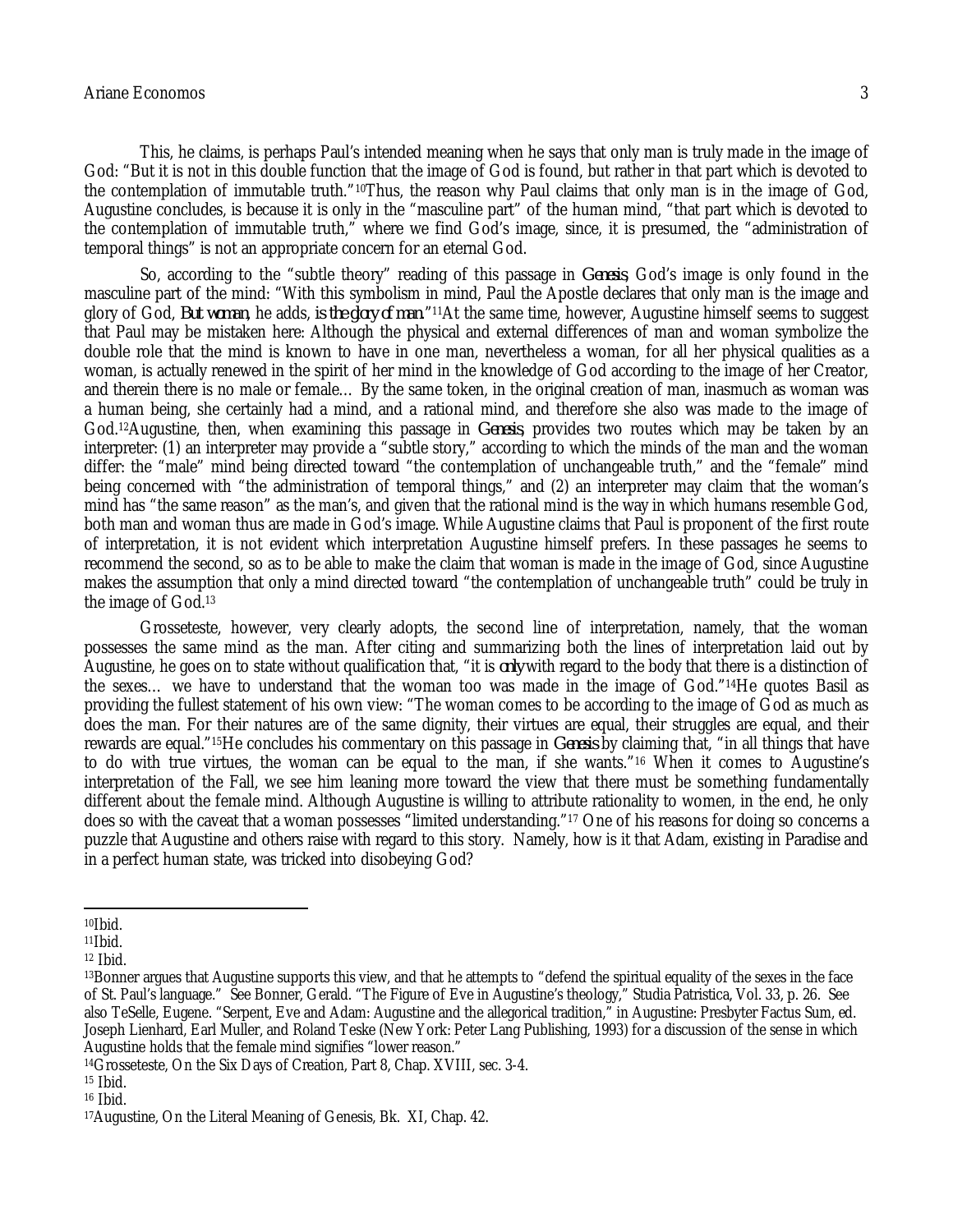Augustine puts the question as follows: If Adam was a spiritual man, in mind though not in body, how could he have believed what was said through the serpent, namely, that God forbade them to eat of the fruit of that one tree because he knew that if they did they would be gods in their knowledge of good and evil? As if the Creator would grudge so great a good to his creatures! It is surely strange if a man endowed with a spiritual mind could have believed this.<sup>18</sup> The answer that Augustine gives to this puzzle, and once again his authority in this matter will be cited by later medieval philosophers and theologians, is this: "Was it because the man would *not* have been able to believe this that the woman was employed, on the supposition that she had limited understanding, and also perhaps that she was living according to the spirit of the flesh and not according to the spirit of the mind? Is *this* the reason that St. Paul does not attribute the image of God to her?"<sup>19</sup> While Augustine poses the thesis that woman's understanding is lesser than man's as a question, and not as an assertion of his own view, passages in other works of his may be taken as evidence that this view appeals to him. In *The City of God*, Augustine provides a few examples of how men are led into sin, not by a fault in their own understanding, but rather by feminine persuasion. To provide one such example, Augustine claims that, "it is unbelievable that Solomon mistakenly supposed that he ought to serve idols; he was induced to such acts of sacrilege by feminine cajolery."20He cites this example again in *On the Literal Meaning of Genesis*: Can we imagine that Solomon, a man of incredible wisdom, believed that there was any advantage in the worship of idols? But he was unable to resist the love of women drawing him into this evil, and he did what he knew should not be done lest he should inhibit the deadly delights in which he was being wasted away. So it was the case with Adam.<sup>21</sup> As suggested here, it is Augustine's view that the same thing must have occurred, in the case of Adam and Eve: It was the same with that first man and his wife. They were alone together, two human beings, a married pair; and we cannot believe that the man was led astray to transgress God's law because he believed that the woman spoke the truth, but that he fell in with her suggestions because they were so closely bound in partnership. In fact, the Apostle was not off the mark when he said, "It was not Adam, but Eve, who was seduced," for what he meant was that Eve accepted the serpent's statement as the truth, while Adam refused to be separated from his only companion, even if it involved sharing her sin.<sup>22</sup> Evidently, Augustine is in agreement with Paul's claim that Eve's rational capabilities must differ from those of Adam. Adam, according to him, could not have believed that serpent was telling the truth, but Eve, in her limited capacity for understanding, does accept the serpent's lie as truth. Eve's limited understanding is thus what enables the serpent to succeed; Adam would not have taken the fruit from the serpent, but he will from Eve, in order, according to Augustine, "not to make her unhappy."<sup>23</sup>

Augustine's interpretation of the Fall, along with its implications concerning the intellectual capabilities of women, was adopted and expanded upon by later medieval philosophers and theologians. To provide just a few examples, the thirteenth-century theologian, Adam of Courlandon, argued that, in the story of the Fall, the serpent tempted Eve before Adam because Adam's rationality would have enabled him to resist the temptation.<sup>24</sup> Eve, he goes on to say, is far more dependent on her senses and lacks the same level of reasoning abilities. Abelard accepts that women possess reason, but he insists that men possess more complete rationality and wisdom.<sup>25</sup> Grosseteste, as I have shown, provides an alternative view that claims ontological and rational equality for both man and woman. One such alternative view concerning both the ontological and rational equality of man and woman has already been presented: that of Grosseteste. I will now discuss of Hugh of St. Victor, who offers an alternative reading of the story of the Fall. Hugh accepts the view that the serpent's success in tempting Eve was due to in some part to a difference between the man and woman: "Man, therefore, was the image of wisdom, woman the form of prudence, but the beast [was] the likeness of sensibility and concupiscence. On this account, the serpent, in persuading sin, deceived woman."26However, Hugh does not follow Augustine's claim that Eve possesses "limited understanding," or that her intellectual capacities are lesser, but rather holds the view that they are differently oriented.

 $\overline{\phantom{a}}$ 

 $19$  I bid.

 $18$ Ibid.

<sup>20</sup>Augustine, City of God, trans. John O'Meara (London: Penguin Books, 1972), Bk. XIV, Chap. 11.

<sup>21</sup>Augustine, On the Literal Meaning of Genesis, Bk. XI, Chap. 42.

<sup>22</sup>Augustine, City of God, Bk. XIV, Chap. 11.

<sup>23</sup>Augustine, On the Literal Meaning of Genesis, Bk. XI, Chap. 42.

<sup>24</sup>See Lucas, Women in the Middle Ages, p. 3-12, and for more examples of the later medieval adoption of Augustine's view.  $25$ Ibid.

<sup>26</sup>Hugh of St. Victor, On the Sacraments of the Christian Faith, trans. Roy J. Deferrari (Cambridge, MA: The Medieval Academy of America, 1951), Bk. 1, viii, 13.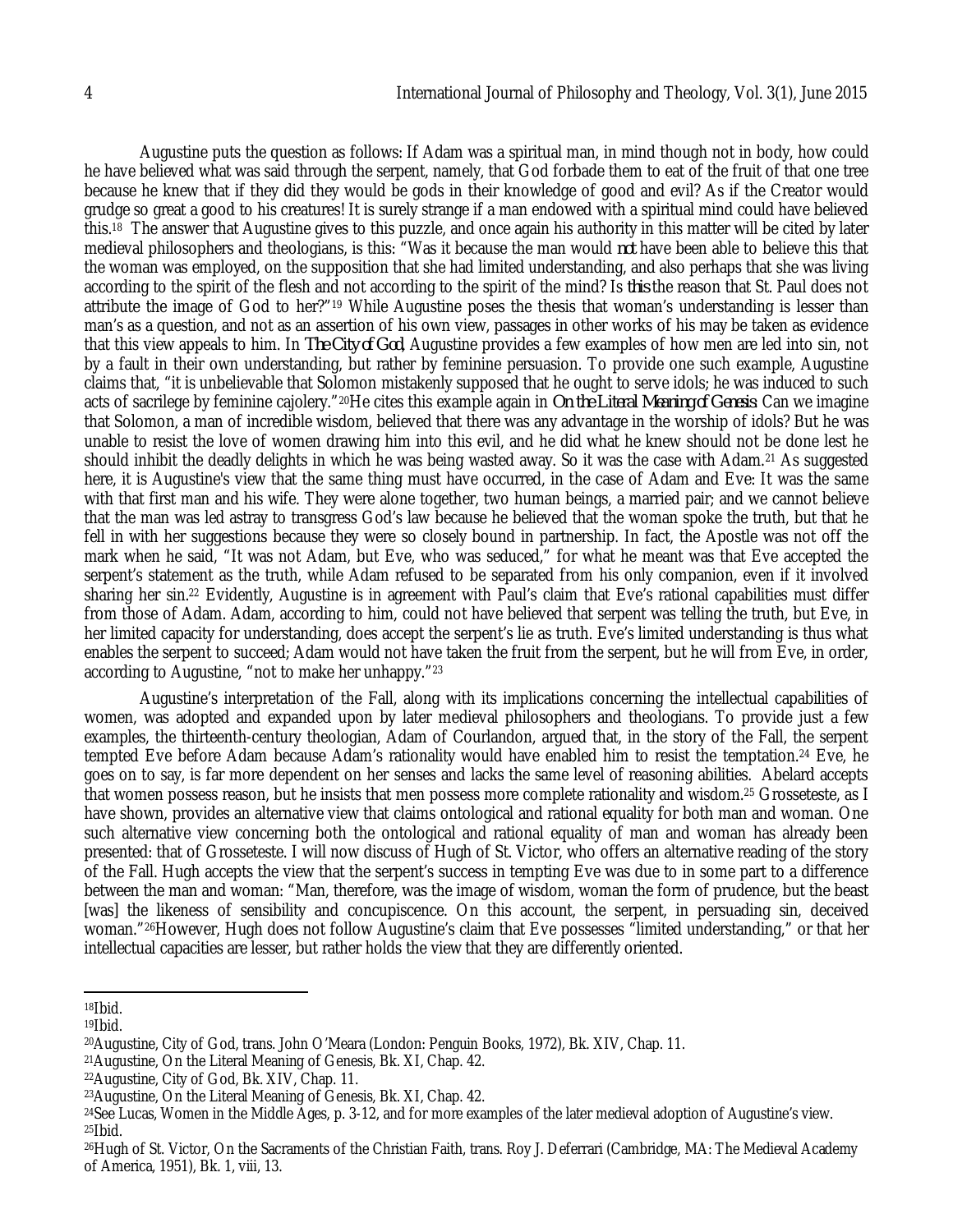### Ariane Economos 5

Hugh begins by establishing a threefold division within the intellect: first, wisdom, which is "reason concerned with divine things"; second, prudence, which is "reason directed toward human things"; and third, sensibility, which is "desire concerned with earthly things."<sup>27</sup> Hugh uses this division to claim that the male is the symbol of wisdom, the female of prudence, and the beast of sensibility, while at the same time he asserts that all three of these faculties – wisdom, prudence, and sensibility – exist in every human being.<sup>28</sup> It may appear that Hugh is merely repeating a version of Augustine's "subtle theory" line of interpretation of *Genesis*, namely that the masculine mind possesses the capacity for the contemplation of unchanging truths while the feminine mind is directed toward the administration of temporal matters. But this is not the case. First, according to Augustine, if the "subtle theory" is correct, then only the masculine mind could rightly be said to be made in the image of God. Because of this, Augustine appears to reject the theory, claiming that the woman must possess, "a rational mind, and therefore she also was made to the image of God."<sup>29</sup> The implication here is that a mind directed toward "the administration of temporal things" could not count as fully rational. Hugh, on the other hand, explicitly rejects this. He calls wisdom a kind of "reason, governing only and not itself governed," and he calls prudence "reason, governed by the higher and governing what was below it." What should be noted here is that *both* are forms of rationality; only sensibility is not called a kind of reason, and only sensibility is "governed only, and does not govern."<sup>30</sup> The second major difference between Hugh and Augustine follows from the first. While Augustine goes on to reject the "subtle theory" on the grounds that it denies the feminine mind the possibility of being truly in the image of God, and instead attributes the same rational mind to the woman as to the man, he is then stuck with the puzzle of why the serpent is successful in tempting Eve. Augustine, in *On the Literal Interpretation of Genesis*, argues that if Eve's rationality is of the same kind as Adam's, the only possibility solution to this puzzle is that her use of that rationality must be limited. Hugh, on the other hand, takes the opposite approach, namely, he claims that Eve is the symbol of a different kind of rationality. He makes use of his own "subtle theory" to walk a narrow path of remaining faithful to what he sees as an authoritative interpretation of Eve's role in the story of the Fall, while at the same time allowing Eve to maintain her full rationality. That is, Hugh accounts for how she could make an unintelligent choice without thereby denying her a full share of reason. Eve's reason is not lacking, but given the *Genesis* narrative of the Fall, and the assumption that Adam could not be tempted but Eve could,31Eve must represent a *different kind* of reason, one that is not as oriented toward divine concerns. Thus, the serpent would have more success in getting her to disobey a divine command.

A final point that ought to be raised as noteworthy in Hugh's account of the Fall is that feminine prudential reasoning is portrayed as governing a kind of middle ground between wisdom and sensibility: And thus these three things were found in man: wisdom, prudence, and sensibility… the first, namely reason, governed only and was not governed. The last, sensibility, was governed only and did not govern. But the middle, reason, was governed by the higher and governed what as below it… Man, therefore, was the image of wisdom, woman the form of prudence, but beast the likeness of sensibility and concupiscence. On this account the serpent, in persuading sin, deceived woman. But woman on being deceived inclined man to consent, because concupiscence first suggests the delight of sin to the prudence of the flesh; then the prudence of the flesh, deceived by the delight of sin, draws reason to consent in iniquity.<sup>32</sup> Woman's prudential reasoning, on Hugh's account, occupies a middle ground between masculine wisdom and animalistic sensibility; it is capable of "listening to" and being persuaded by the senses in a way that wisdom alone is not. It is only when prudential reasoning passes on what is suggested by sensibility to be appraised by wisdom that wisdom may "consent to" what is sensed. Eve, then, bridges the gap between wisdom and the senses, just as she does between Adam and the serpent. The portrayal of Eve as a kind of bridge between Adam and the serpent became widespread in the twelfth century. In his *Historia Scholastica*, Peter Comestorgives an explanation of why the serpent was successful in tempting Eve that became widely accepted.

 $\overline{a}$ 

 $27$  $Ibid.$ 

 $28$  $I$ bid.

<sup>29</sup>Augustine, On the Literal Meaning of Genesis, Bk. 3, Chap. 22.

<sup>30</sup>Hugh of St. Victor, On the Sacraments of the Christian Faith, Bk. 1, viii, 13.

<sup>31</sup>And Hugh does assume this. See Hugh of St. Victor, On the Sacraments of the Christian Faith, Bk. 1, vii, 10.

<sup>32</sup>Hugh of St. Victor, On the Sacraments of the Christian Faith, Bk. 1, viii, 13.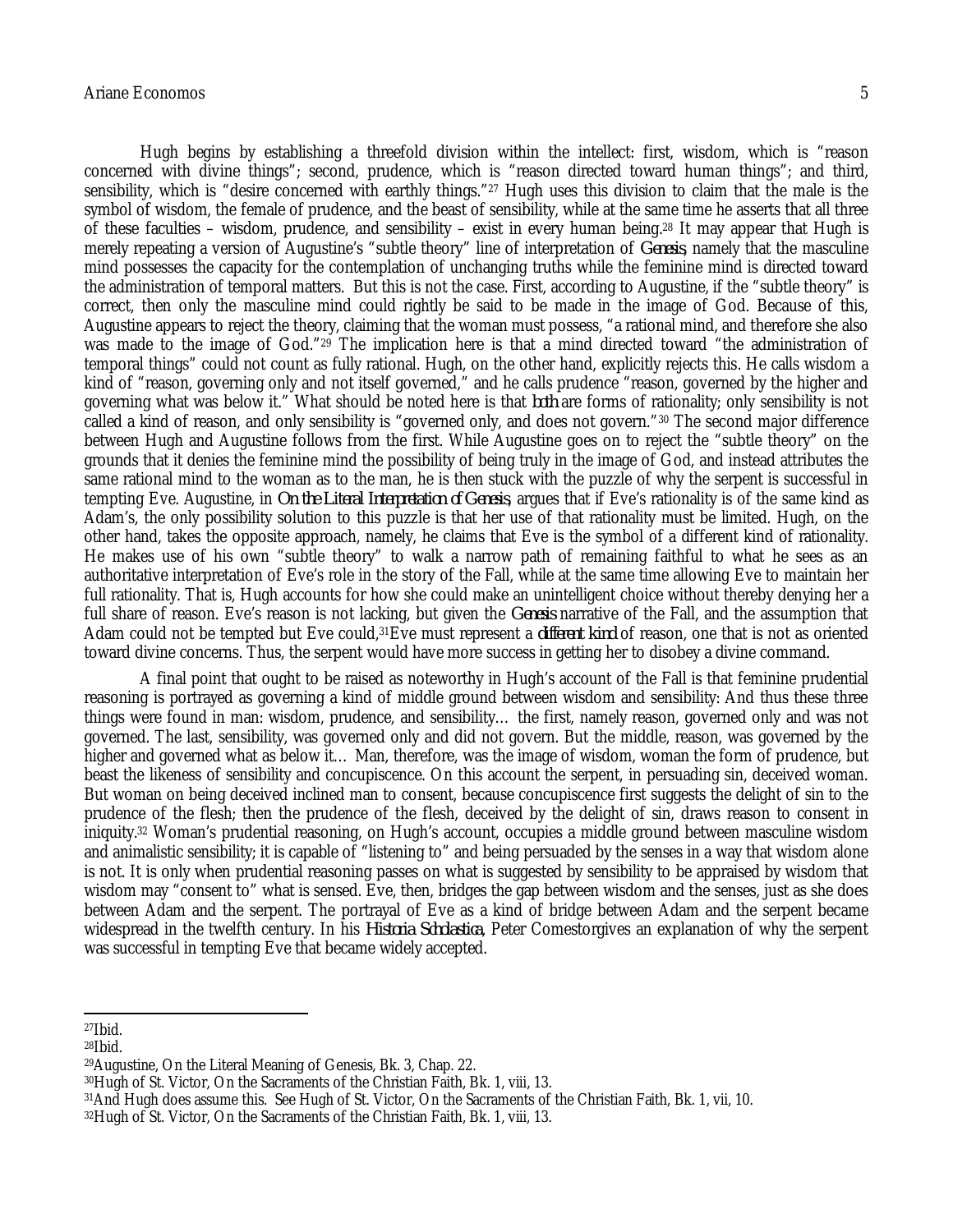Comestor claims that Lucifer chooses a particular kind of serpent to tempt the woman, namely, a serpent "which had the countenance of a virgin," because, he goes on to add, "like favors like."<sup>33</sup> The *Historia Scholastica* would go on to become one of the three standard texts, along with the glossed Bible and Peter Lomard's *Sentences*, to be required study for all theologians-in-training in the thirteenth century.34In fact, Comestor's account of the serpent gained such popularity, not just among the religious, but also among the lay, that the serpent is frequently portrayed in later medieval plays, as well as in its iconography, as having a woman's face.<sup>35</sup> While Comestor refers to a blending of the feminine with the animal specifically in an attempt to account for the temptation of Eve, his description of a woman-headed serpent was part of a widespread interest in linking, not just Eve, but women in general, with animals. In Joyce Salisbury's *The Beast Within*, she argues that while a strict division between humans and other animals was maintained from the fifth through eleventh century, it is in the twelfth century that this begins to change: [In the twelfth century,] the increasing popularity of the metaphoric linking of humans and animals seems to have opened up the possibility for redefining humanity in a way that eliminated the categoric separation of the species.<sup>36</sup> With increasing exposure to stories and fables that portray humans and animals as sharing characteristics, Salisbury argues, "people were more prepared to see comparable blurring of the lines in life."37It seems that people in particular were more prepared to see a blurring of the line between *women* and animals, as Salisbury goes on to document in detail. In the thirteenth and fourteenth centuries, for example, women are alternately described as being like wild cats, peacocks, horses, and hares, and, in one poem, "The Vices of Women," as snakes, lions, leopards, foxes, bears, dogs, cats, rats, and mice.<sup>38</sup> But it was not only the figure of Eve that was at the center of the expansion of the boundaries of the rational that took place during this time. Robert Grosseteste, following Ibn Sina's interpretation of Aristotle's epistemology, made room for the possibility for animals to participate in a kind of proto-reasoning about practical principles. Aristotle divides reasoning into two kinds: theoretical and practical. Both kinds of reasoning have the possibility being codified into Aristotle's logical paradigm, namely, the syllogism. In Aristotle's *Posterior Analytics*, he claims that while in some cases the premises of a syllogism may have been acquired through an earlier syllogism, not all premises can be obtained in this way, since this would result in an infinite regress. Rather, the truth of some premises is made evident through a process he calls induction (*epagoge*).

Grosseteste, in his *Commentary on Aristotle's Posterior Analytics*, provides an extensive discussion of how human beings come to know a first principle, that is, a proposition that can serve as a premise in an argument, without itself requiring any prior argument for its proof. A paradigmatic example of such a principle would be an axiom, such as, "A whole is greater than its part." However, Grosseteste holds that many propositions, and not all of them axioms, can serve as first principles in an argument. Another, clearly non-axiomatic example that he gives of such a principle is, "Scammony purges bile."<sup>39</sup> Our interest here is Grosseteste's account of how we come to know such principles, given that, according to him, we do not come to know them through any prior argument or demonstration (since this would result in a regress). According to him, human beings come to know first principles through the Aristotelian process of induction. Grosseteste explains that the apprehension of such a principle begins with the sensation of two objects that stand in some kind of relation to each other, oftentimes a causal one: When sensation frequently apprehends that, of two sensible things, one is the cause of the other, or is related to it in some other way, and does not apprehend this middle relation, such as when someone frequently sees that consuming scammony is accompanied by the purging of red bile and does not see that scammony attracts and draws out red bile, then from the frequent vision of these two sensible things, it begins to estimate a third invisible one, namely, that scammony is the cause of the drawing out of the red bile.<sup>40</sup> By making this estimation (*estimatio*) a number of times, and retaining it in the memory, reason is incited to discover whether the estimation can be accurately expressed as a universal proposition.

 $\overline{a}$ 

<sup>38</sup>Ibid, pp. 157-158.

<sup>39</sup>Robert Grosseteste, Commentarius in Posteriorum Analyticorum Libros, ed. Pietro Rossi (Florence: Olschki, 1981), pp. 214- 215, ll. 254-261. Translation my own.

 $40$  | bid.

<sup>33</sup>Nona Flores, "'Effigies Amicitiae… Veritas Inimicitiae': Antifeminism in the Iconography of the Woman-Headed Serpent in Medieval and Renaissance Art and Literature," in Animals in the Middle Ages, ed. by Nona Flores (New York & London: Garland Publishing, Inc., 1996), p. 167-169.

<sup>34</sup>Ibid.

<sup>35</sup>Brian Murdoch, The Medieval Popular Bible: Expansions of Genesis in the Middle Ages (Cambridge: D.S. Brewer, 2003), p. 38- 39.

<sup>36</sup>Joyce Salisbury, The Beast Within: Animals in the Middle Ages (New York and London: Routledge, 1994), p. 138.  $37$  $Ibid.$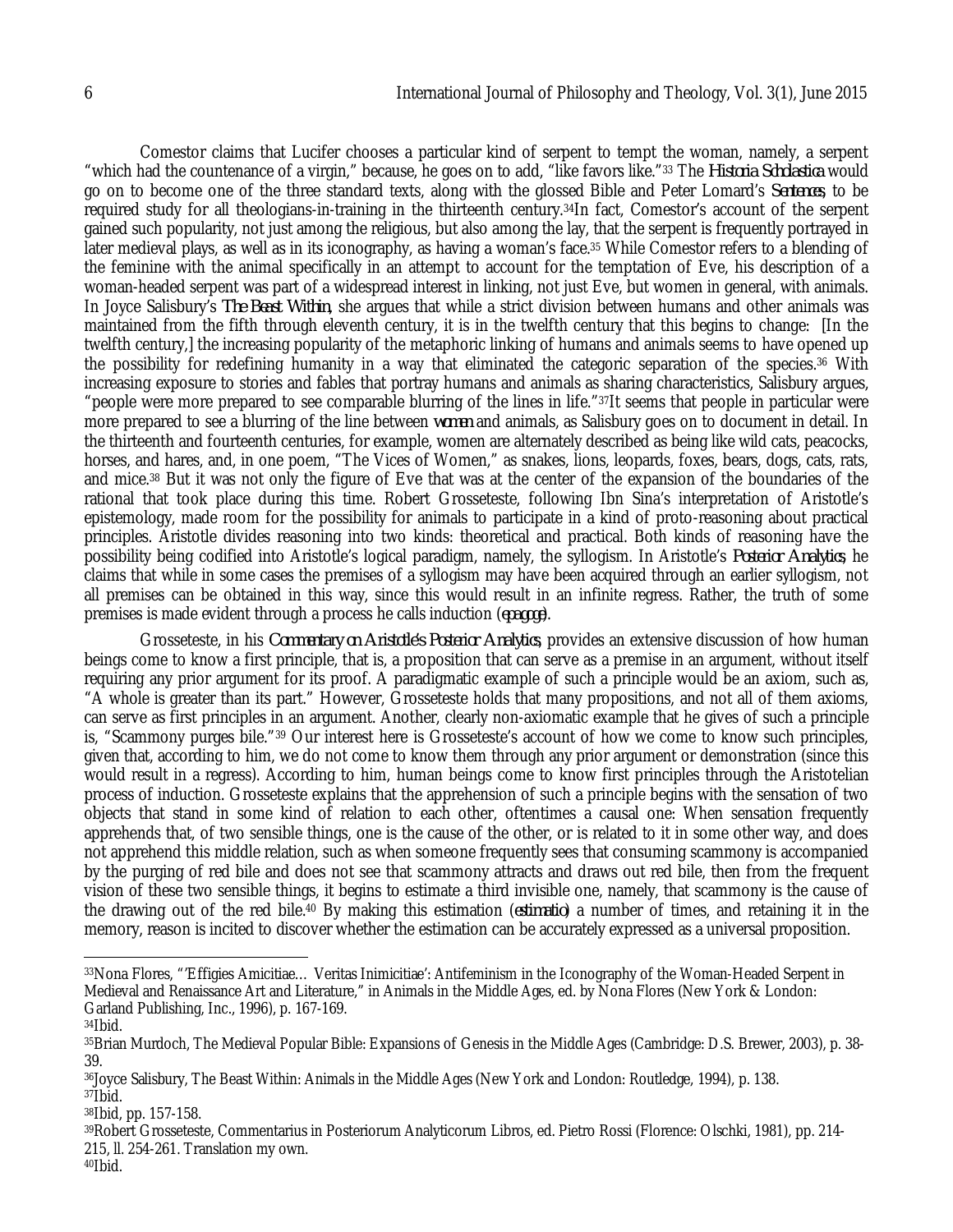#### Ariane Economos 7

In order to determine this, reason conducts a kind of controlled experiment, in which, for example, some animal is given scammony to eat after all other possible causes of the purging of bile have been removed. If the bile is purged, then reason forms the universal proposition that all scammony, by its nature, purges red bile. This, Grosseteste concludes, is how induction enables one to attain a universal first principle.<sup>41</sup>

Grosseteste's epistemology contains the possibility of making room for yet another category of reasoning, one that could possibly extend some reasoning capabilities to non-human animals. This possibility is spelled out more explicitly by Ibn Sin. Ibn Sina (known in the medieval west as Avicenna), expanding upon the Aristotelian account of the soul, claims that in addition to external perception (i.e., the faculties of the five senses), the soul also contains faculties of internal perception. Besides the faculties of imagination, common sense (which compiles the information about an object received through the five external senses into a unified, perceived object), and memory, Ibn Sina includes an additional internal faculty of perception: the "faculty for perceiving connotational attributes."42He describes this faculty in part by providing an example of a sheep perceiving a wolf as possessing an attribute connoting its dangerousness: For example, the sheep perceives the form of the wolf – I mean its shape, pattern, and color… [but] the connotational attribute is something that the soul perceives from the sensible without the external senses first perceiving it, for example, the sheep's perceiving the connotational attribute of enmity in the wolf or the connotational attribute of having to fear it and flee from it, without the external senses perceiving it at all. So, what perceives something about the wolf first is the external senses, and then the internal senses. [What the external senses perceive] should here be restricted to the term "form," whereas what the internal faculties – not the senses – perceive should here be restricted to the term "connotational attribute.<sup>43</sup> The name that he gives to this internal faculty is "the estimative faculty," which "perceives the connotational attributes not perceptible to the senses but that are nonetheless in particular sensible objects," for example,"the faculty in the sheep that judges that this wolf is something to flee and that this lamb is something to love."<sup>44</sup>Ibn Sina claims that, because the perceiving animal is not reacting to the accidental forms of the wolf, that is, its shape, pattern, or color, what it must be reacting to is its perception of something substantial, or something of the essence of the wolf, i.e., its "predatoriness."<sup>45</sup> Grosseteste seems to be thinking along the lines of Ibn Sina's "estimative faculty" when he speaks of an *estimatio* as an essential step in the Aristotelian process of induction.

Grosseteste's *estimatio* clearly is not something that can be gained merely by observing the external features of an object; simply looking at an herb is not going to produce any notion that it might be good at curing fevers, for example. Additionally, if the *estimatio* is to truly provide one with a principle that can serve as a premise in a demonstrative syllogism, it must grasp an essential, non-accidental feature of the object or state of affairs under observation, since, following Aristotle, these medieval philosophers will claim that there can be no scientific knowledge of the accidental. Finally, the example that Grosseteste provides of an *estimatio*, namely, that a certain plant is good for the health, is one that some kinds of animals do have; animals are able to distinguish what vegetation is poisonous and ought to be shunned, and what is good to eat. If this is the case, and Grosseteste does have in mind something like Ibn Sina's "estimative faculty" when speaking of an *estimatio*, then Grosseteste must also be committed to the claim that at least some animals can at least begin the process of acquiring a kind of proto-principle. Thus, on Grosseteste's view, the dividing line between humans and other animals is not a sharp demarcation, with humans possessing full reasoning capacities and animals possessing none, but rather a series of gradations, with animals possessing information received through the senses, and then processing this information through their estimative power so as to build up a collection of information to help them survive their environments. Given Grosseteste's account of the human acquisition of first principles, perhaps the sharpest dividing line he could draw between the human and animal is not the ability to form an *estimatio*, but rather the human ability to test our *estimationes* and to judge them to be true or false.

<sup>43</sup>Ibid, p. 182.

 $45$  $Ibid.$ 

 $\overline{a}$  $41$ Ibid.

<sup>42</sup>Ibn Sina, The Cure: The Soul, in Classical Arabic Philosophy: An Anthology of Sources, trans. by Jon McGinnis & David C. Reisman (Indianapolis & Cambridge: Hackett Publishing Company, 2007), p. 181.

 $44$  | bid.